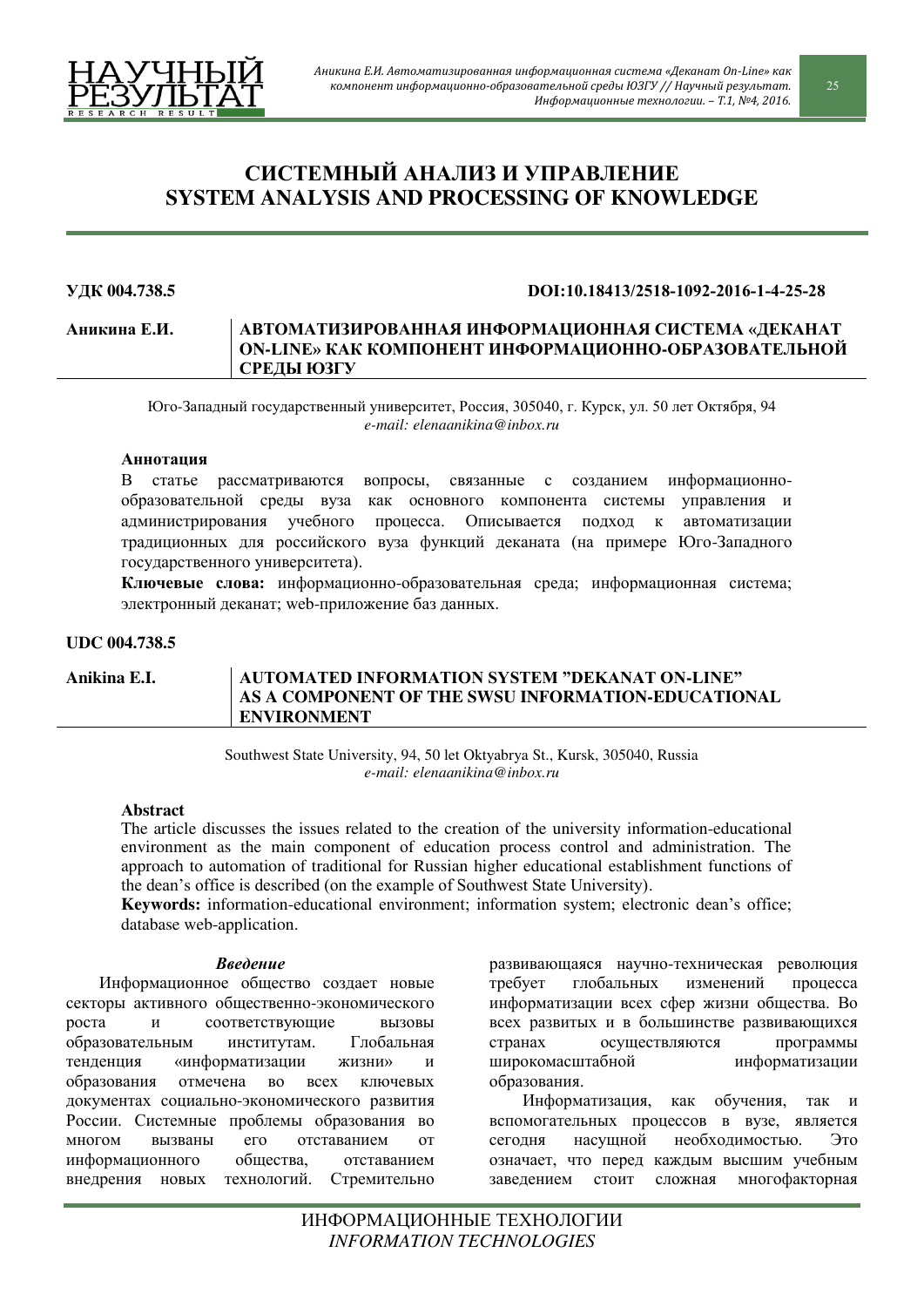

задача создания информационно-образовательной среды (ИОС) подготовки специалистов с учетом не только сегодняшних требований, но и социальной перспективы, стремительного распространения новых информационных и коммуникационных технологий [1].

В 2014-2015 годах вышла серия приказов Минобрнауки «Об утверждении федеральных государственных образовательных стандартов (ФГОС) высшего образования по направлениям». ФГОС 3+ предъявляют серьезные требования к ресурсному обеспечению учебного процесса, в том числе и к электронной информационнообразовательной среде вуза. Информационнообразовательная среда вуза должна обеспечивать:

- проведение всех видов занятий, процедур оценки результатов обучения, реализация которых предусмотрена с применением электронного обучения, дистанционных образовательных технологий;

- взаимодействие между участниками образовательного процесса, в том числе синхронное и (или) асинхронное взаимодействие посредством сети Интернет.

-фиксацию хода образовательного процесса, результатов промежуточной аттестации и результатов освоения основной образовательной программы;

-формирование электронного портфолио обучающегося, в том числе сохранение работ обучающегося, рецензий и оценок на эти работы со стороны любых участников образовательного процесса.

# Результаты исследования

В Юго-Западном государственном үниверситете (ЮЗГУ) на протяжении нескольких лет проводится работа по развитию единой информационно-образовательной среды вуза с использованием современных интернеттехнологий. Информационно-образовательная среда ЮЗГУ – это совокупность информационных сервисов, электронных образовательных ресурсов, средств и технологий, созданная на общей программно-аппаратной платформе, которая обеспечивает подключение и использование электронных ресурсов и сервисов в образовательных целях. Основой концепции построения ИОС ЮЗГУ является интеграция данных, приложений и процедур их использования [2]. В настоящее время основные функции информационно-образовательной среды ЮЗГУ реализуются высокопроизводительными

аппаратными средствами web-сервера и программными модулями web-приложений баз данных, которые логически объединяются в две системы: систему поддержки технологий электронного обучения «Учебные курсы ЮЗГУ» [3] и автоматизированную информационную систему «Деканат On-Line».

Технологии электронного обучения прочно вошли в повседневную практику организации үчебного процесса ЮЗГУ и дополняют традиционные образовательные технологии очной, заочной и очно-заочной форм обучения по программам бакалавриата, специалитета магистратуры [4].

Система поддержки технологий электронного обучения «Учебные курсы ЮЗГУ» построена на платформе управления электронным обучением MOODLE [5] с большим количеством плагинов собственной разработки и реализует следующие основные функции по обеспечению образовательного процесса:

-педагогическое сопровождение самостоятельной работы студентов;

-эффективное и оперативное консультирование и методическая помощь со стороны преподавателя;

- контроль выполнения студентами учебных заданий, предусмотренных программами курсов;

- проверка выполненных студентом заданий, включая компьютеризованные формы контроля, а также формирование электронного «портфолио» выполненных заданий каждого студента, которое позволяет отслеживать прогресс и успеваемость, фиксировать сроки сдачи работ;

-обеспечение студентов раздаточными учебными материалами без их дорогостоящего и неэффективного тиражирования;

- возможность использования дистанционно, а также непосредственно в аудитории учебнометодических комплексов, имеющих не только текстовую, но и (при дидактической необходимости) мультимедийную составляющую.

Предписанные ФГОС  $(3+)$  функции электронного деканата реализуются с помощью модулей автоматизированной информационной системы (АИС) «Деканат On-Line».

До создания АИС «Деканат On-Line» сотрудники деканатов ЮЗГУ использовали на своих рабочих местах локальные версии коммерческого программного продукта АСУ СПРУТ с отдельными базами данных. Использование коммерческого программного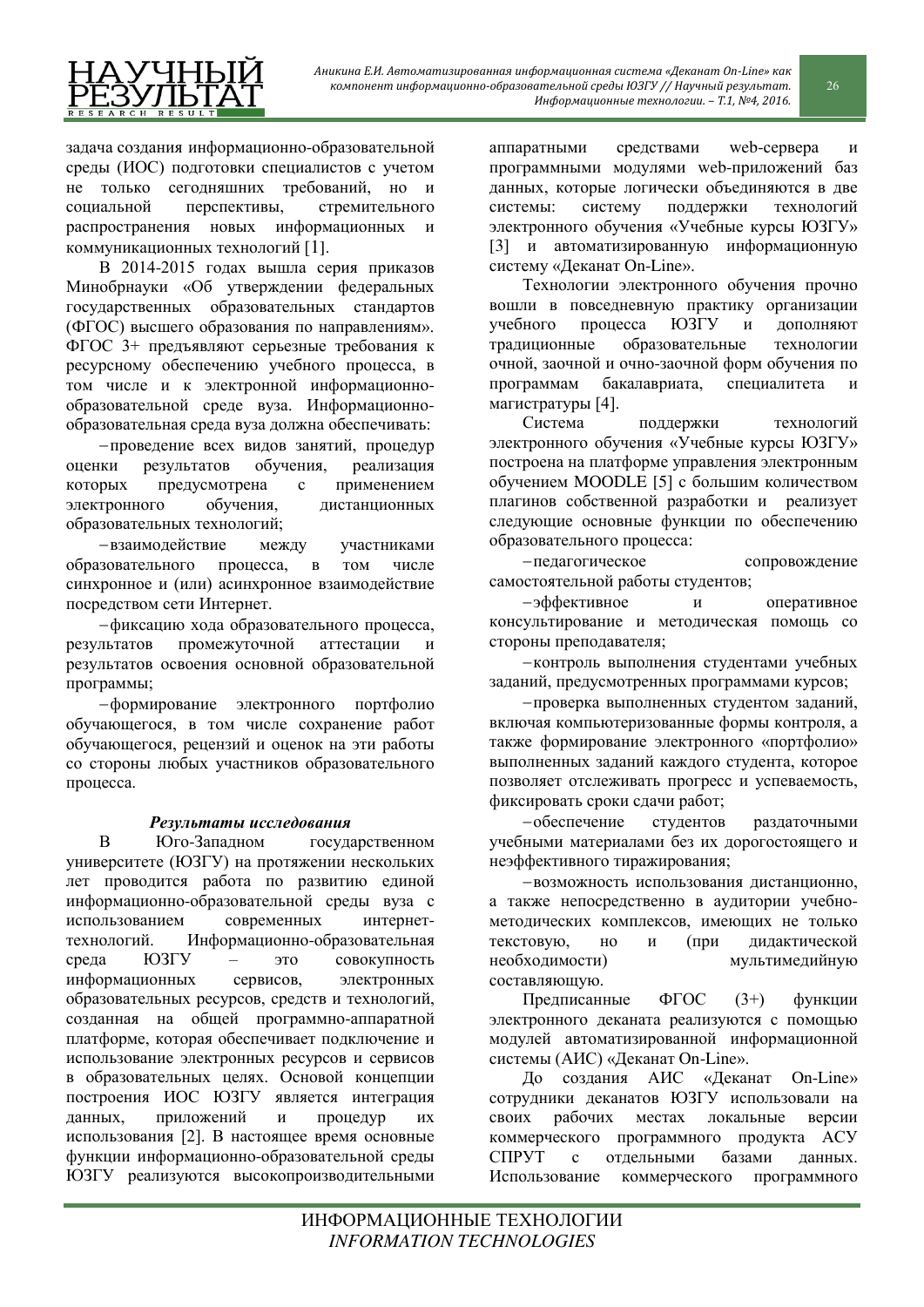

продукта с закрытым кодом исключало его модификацию, которая является необходимой изза постоянно меняющихся внешних и внутренних требований к функционированию деканатов. Кроме того, отдельные деканатские базы данных содержали многократно повторяющиеся экземпляры одинаковых данных, относящихся к общей для университета в целом информации о кафедрах, направлениях подготовки, контингенте преподавателей и так далее. При необходимости молификации любого компонента общей для үниверситета информации требовалось проведение многократной модификации одних и тех же экземпляров данных в локальных базах данных всех деканатов. Было принято решение отказаться от локальных немасштабируемых отдельно функционирующих в каждом из деканатов систем и создать собственную информационную систему с единой базой данных как компонент информационно-образовательной срелы университет на базе интернеттехнологий. АИС «Деканат On-Line» является собственным продуктом коллектива разработчиков ЮЗГУ и представляет собой масштабируемое web-приложение баз данных с открытой архитектурой. База данных АИС «Деканат On-Line» функционирует в среде системы управления базами данных Microsoft SQL Server. В системе реализованы как логическое, так и физическое разграничения информационного пространства факультетов. В процессе функционирования АИС осуществляет взаимодействие с базами данных отдела кадров сотрудников университета, базой данных студенческого отдела кадров, бухгалтерии и базой данных приемной комиссии университета.

АИС «Деканат On-Line» позволяет автоматизировать традиционные для деканата российского вуза рутинные операции, связанные с реализацией следующих базовых функций: управление движением контингента студентов и магистрантов; учет и статистическая обработка данных об успеваемости студентов и магистрантов; учет достижений студентов и магистрантов; организация документооборота леканата.

Модули АИС «Деканат On-Line» реализуют также предписанную ФГОС (3+) фиксацию результатов текущего и итогового контроля результатов обучения. В настоящее время в ЮЗГУ действует балльно-рейтинговая система учёта результатов обучения, в соответствии с которой оценка студентов по каждой из изучаемых дисциплин формируется как сумма

баллов, полученных студентами по результатам текущей аттестации, и баллов, полученных на зачёте или экзамене. Преподаватели 4 раза в течение семестра выставляют для каждой из академических групп результаты аттестации (баллы за посещаемость и успеваемость). Во время экзаменационной сессии преподаватели выставляют оценки в эту же систему по 100балльной шкале. Специальное приложение позволяет автоматически просуммировать все набранные студентом баллы и сформировать ведомость с результатами зачета или экзамена с одновременным автоматическим переводом оценок в традиционные оценки («неудовлетворительно», «удовлетворительно», «хорошо» и «отлично»). Преподавателю остается только вывести ведомость на печать и поставить свою личную подпись.

В соответствии с действующей балльнорейтинговой системой студент может получить от деканата премиальные баллы за документально подтвержденные достижения. Достижения студентов и подтверждающие их документы делятся на ряд категорий:

- достижения в учебной деятельности (дипломы и сертификаты о прохождении курсов дополнительного образования, дипломы за победы и участие в предметных олимпиадах и профессиональных конкурсах);

-достижения в научно-исследовательской деятельности (статьи, сертификаты и дипломы үчастника в профильных конференциях и научных журналах);

-достижения в общественной деятельности (участие в волонтерских движениях, студенческих сообществах);

-достижения в культурно-творческой деятельности (дипломы за побелы и участие в творческих конкурсах);

-достижения в спортивной деятельности (фотографии наград, грамот за победы в соревнованиях);

-опыт работы (список мест работы, список проектов, выполненных обучаемым за вознаграждение).

Студенты самостоятельно размещают на сервере АИС «Деканат On-Line» электронные версии подтверждающих достижения документов через личный кабинет студента, а сотрудники деканатов рассматривают их при назначении премиальных баллов деканата перед каждой сессией.